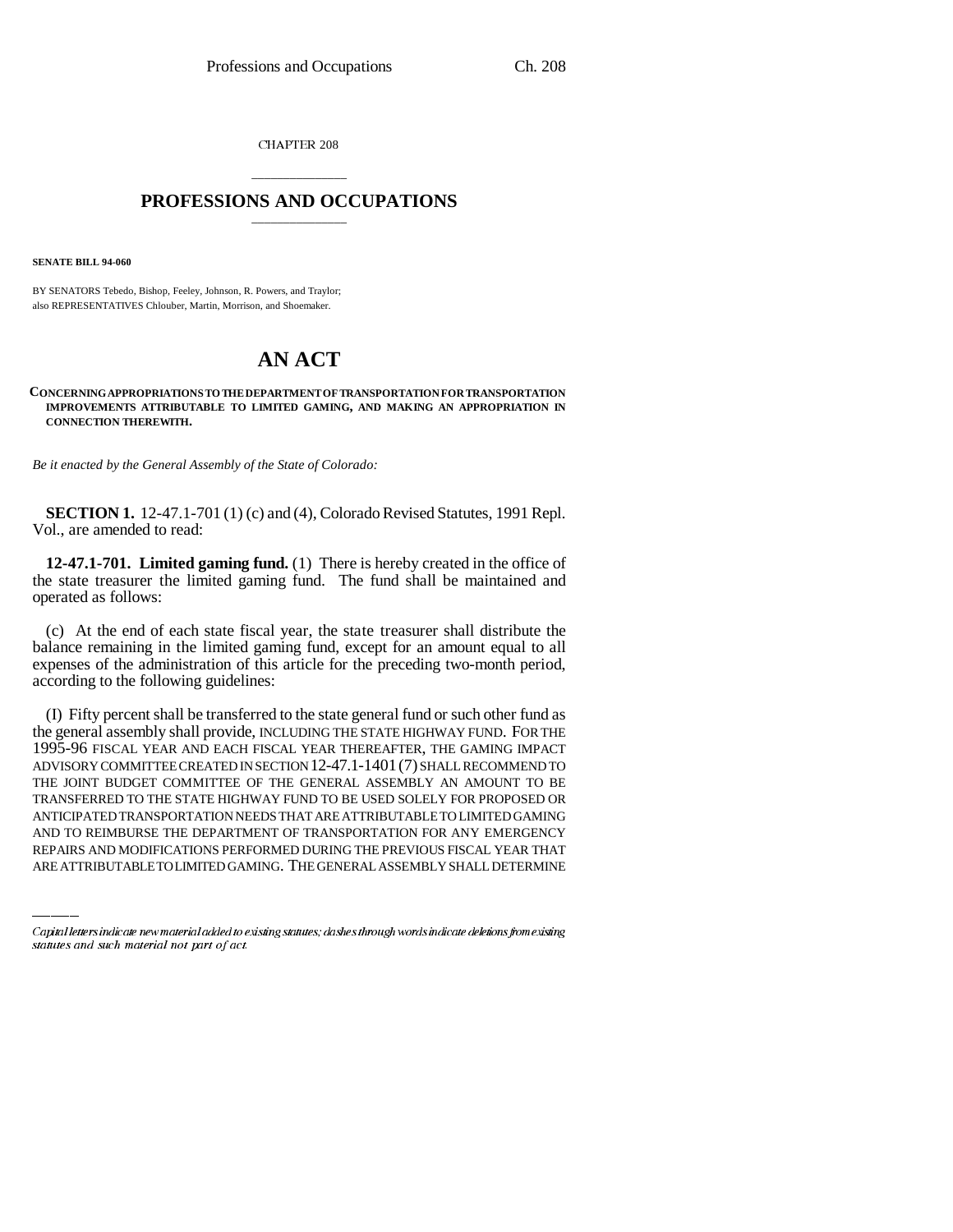AND APPROPRIATE AN AMOUNT AS A SEPARATE LINE ITEM TO BE TRANSFERRED TO THE STATE HIGHWAY FUND.

(II) Twenty-eight percent shall be transferred to the state historical fund to be administered by the state historical society.

(III) Twelve percent shall be distributed to the governing bodies of Gilpin county and Teller county in proportion to the gaming revenues generated in each county.

(IV) The remaining ten percent shall be distributed to the governing bodies of the cities of Central, Black Hawk, and Cripple Creek in proportion to the gaming revenues generated in each respective city.

(V) The initial appropriation shall be repaid to the state treasurer before the state treasurer makes any distributions under this paragraph (c).

(4) At the end of each fiscal year, the state treasurer shall distribute the balance remaining in the limited gaming fund in accordance with the provisions of subparagraph (II) of paragraph (b) of subsection  $(5)$  of section 9  $(5)$  (b)  $(II)$  of article XVIII of the state constitution; except that forty-nine and eight-tenths percent shall be transferred to the general fund of this state and two-tenths of one percent shall be transferred to the Colorado tourism promotion fund created in section 24-32-1306, C.R.S., AN AMOUNT TO BE DETERMINED AS PROVIDED IN PARAGRAPH (c) OF SUBSECTION (1) OF THIS SECTION SHALL BE TRANSFERRED TO THE STATE HIGHWAY FUND, AND THE REMAINDER SHALL BE TRANSFERRED TO THE GENERAL FUND OF THIS STATE, FOR A TOTAL OF FIFTY PERCENT.

**SECTION 2.** 43-1-220 (1), Colorado Revised Statutes, 1993 Repl. Vol., is amended BY THE ADDITION OF A NEW PARAGRAPH to read:

**43-1-220. Sources of funds - assumption of obligations.** (1) All receipts from the following sources shall be paid into and credited to the state highway fund as soon as received from:

(c) (I) THE LIMITED GAMING FUND. THE RECEIPTS FROM THE LIMITED GAMING FUND SHALL BE SEGREGATED FROM OTHER RECEIPTS PAID INTO THE STATE HIGHWAY FUND.

(II) IN ACCORDANCE WITH THE PROVISIONS OF SECTION  $12-47.1-701$  (1) (c) (I), C.R.S., THE RECEIPTS FROM THE LIMITED GAMING FUND ARE TO BE USED ON PUBLIC ROADS AND HIGHWAYS LEADING TO AND WITHIN A FIFTY-MILE RADIUS OF ANY LIMITED GAMING COMMUNITY FOR:

(A) ANY PROPOSED OR ANTICIPATED TRANSPORTATION NEEDS ATTRIBUTABLE TO LIMITED GAMING; AND

(B) ANY REIMBURSEMENT FOR EMERGENCY REPAIRS AND MODIFICATIONS ATTRIBUTED TO LIMITED GAMING THAT THE DEPARTMENT HAS PERFORMED DURING THE PREVIOUS FISCAL YEAR.

(III) FOR PURPOSES OF THIS PARAGRAPH (c), "LIMITED GAMING COMMUNITY"